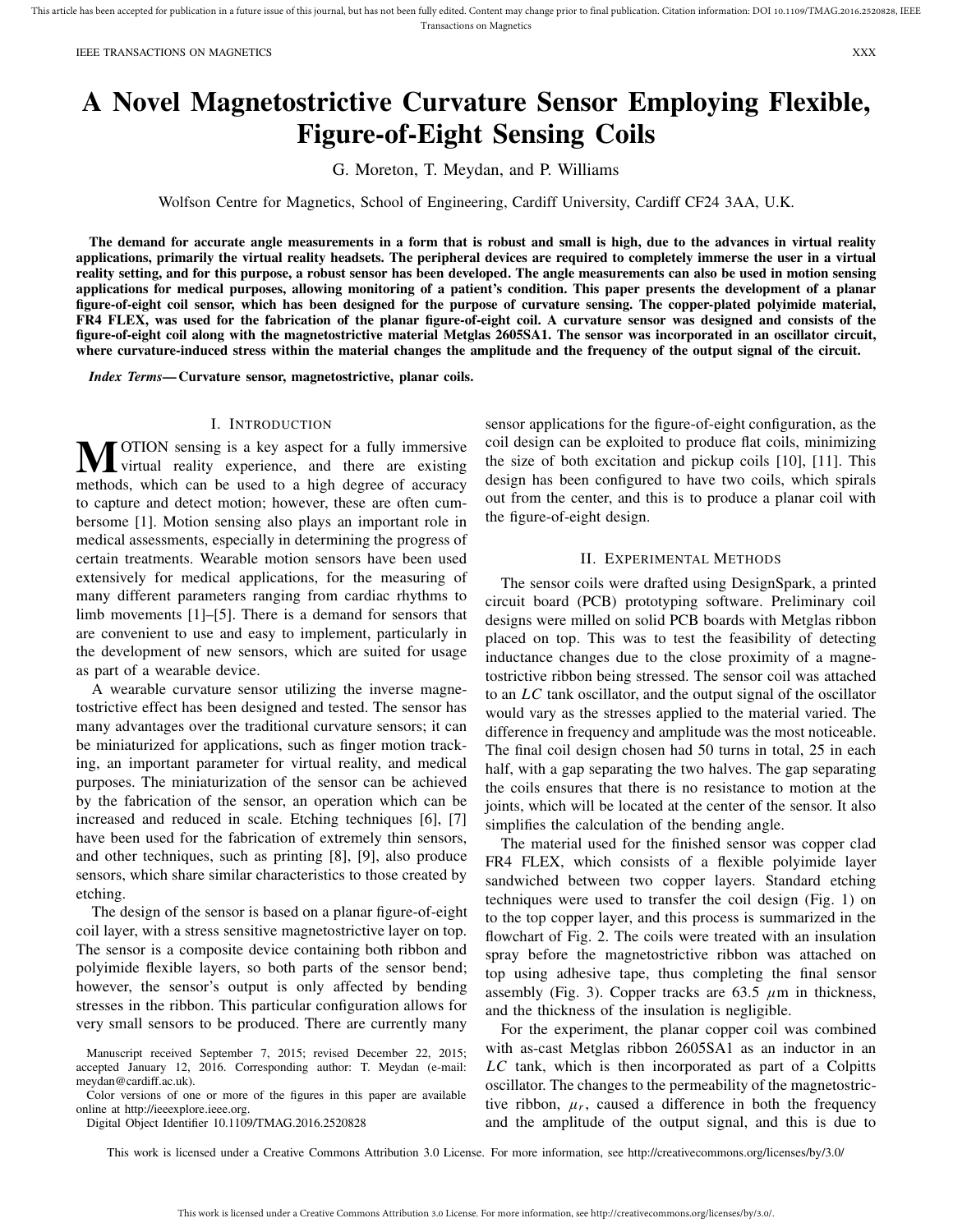

Fig. 1. Top view of the sensor, including planar coil design and ribbon.



Fig. 2. Flowchart of the sensor fabrication process.



Fig. 3. Side profile of a track after etching (size not to scale).

the changes to the inductance value, *L*. The sensing element, Metglas 2605SA1, was chosen for its large magnetostriction, also for the flexibility of the ribbon.

To simulate bending motion, the sensor was attached on both ends to stationary weighted blocks, which were moved to create a bending effect on the sensor. Tensile stresses were induced in the magnetostrictive material due to the bending of the sensor, thus changing the permeability and the output signal of the oscillator. To measure the angle induced by the movement of the weighted ends, a mathematical model was used, which approximated the angles by using trigonometrical methods along with circle theorems. The model was used for an algorithm, shown in (1), which was written in LabView

$$
\text{Curvature} = 180 - \left(2 \times \sin^{-1} \left(1 - \frac{x}{2y}\right)\right). \tag{1}
$$



Fig. 4. Extrapolation of the angle from bending. (a) Sensor in relaxed state. (b) Sensor after the movement of distance *x*. (c) Extrapolation of parameters due to bending. (d) Estimation of the included angle induced.

The LabView program interprets the distance that the weight block was moved by into flexion angle induced, the model used for the approximation shown in Fig. 4.

The circuit was designed to oscillate at ∼102 kHz; however, the frequency was slightly above this as the inductance of the sensor was calculated using the planar inductor approximation calculations. This experiment will be referred to as experiment 1. The output signal was recorded as the movements induced bending in the sensor, and the distance traveled was converted into approximate degrees of bending in the sensor. The sensor starts at no distance traveled, where it is held taut and there is no bending, and it finishes at ∼150° curvature; this is approximately the maximum amount of bending, which is achievable with joints, such as the elbow and the knee. This ensures that the experimental results will represent the range of motion for most body joints. The experiment was repeated with different capacitors, to lower the oscillating frequency to ∼40 kHz, enabling comparison of the behavior of the sensor at different frequencies and to determine how the sensor performs in different operating conditions. This experiment will be referred to as experiment 2. The experiments were performed five times to ensure repeatability of the data obtained.

# III. RESULTS AND DISCUSSION

Fig. 5 shows the relationship between the changes of the output signal and the curvature. The frequency decreases by 4.44 kHz at maximum bending, which is a 4% difference compared with the oscillating frequency without bending. The amplitude of the signal increases by 0.43 V, and this is a 10% increase when compared with the oscillating signal's amplitude without bending.

The data shown in Fig. 6 display trends similar to that of Fig. 5, and the sensor is operating as intended in both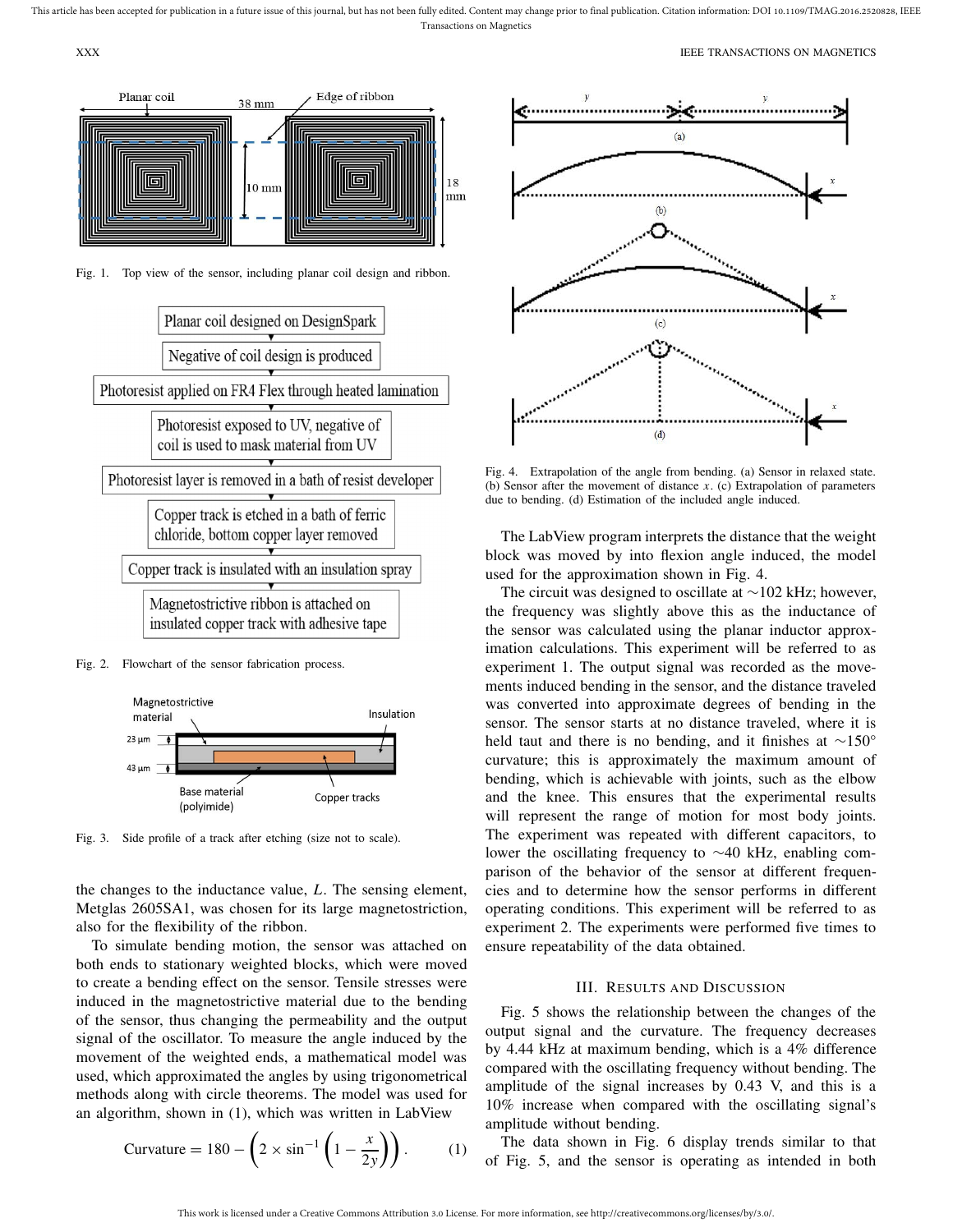#### MORETON *et al.*: NOVEL MAGNETOSTRICTIVE CURVATURE SENSOR XXX



Fig. 5. Amplitude and frequency responses of the circuit at ∼102 kHz with standard deviation error bars.



Fig. 6. Amplitude and frequency responses of the circuit at ∼40 kHz with standard deviation error bars.

operating conditions. The frequency shift caused by bending is 4.2 kHz at the maximum, and this difference caused by bending is 9.9% of the maximum oscillating frequency.

TABLE I MD FOR EXPERIMENT 1

| Parameter      | <b>Mean Absolute Deviation</b> |
|----------------|--------------------------------|
| Frequency (Hz) | 144 6                          |
| Amplitude (mV) | 74                             |

TABLE II MD FOR EXPERIMENT 2

| Parameter      | <b>Mean Absolute Deviation</b> |
|----------------|--------------------------------|
| Frequency (Hz) | 50.0                           |
| Amplitude (mV) | 6.5                            |

The amplitude of the signal increases by 0.43 V, and this is an increase in 16% from the maximum oscillating signal amplitude.

Both Figs. 5 and 6 show trends between the bending of the sensor and the shifts in the parameters of the output signal. The data show that the linearity of the response increases with the bending; however, at low degrees of bending, the response is not as linear. It can be seen on both Figs. 5 and 6 that the strong linearity begins after the bending exceeds 50°. This suggests that the low amount of stresses caused by minimal bending does not generate a large change to the output signals. Linearity measurements also show that the linearity of the data collected in both experiments are strong, whether it is measured across the whole curvature range or after the 50° point. The amplitude and the frequency of the output signal change with increased bending, allowing multiple methods of assessing the curvature of the sensor. FM and AM demodulation techniques are two examples, which can be used for signal processing purposes.

Statistical methods were used to analyze the data, to determine the mean absolute deviation (MD) of the collected data. The MD technique was used on both data sets, and the results were compared. Table I shows the data obtained from the MD analysis of experiment 1, where the oscillating frequency was set as 102 kHz. The results obtained show that the MD is low compared with the data obtained in experiment 1.

Table II shows that the deviation value is low for the both of the parameters, as the parameters of the signal produced in the experiments differed; the MD values did too accordingly. The mean absolute percentage error (MPE) was also calculated for both experiments, for experiment 1, the MPE for the frequency is 0.1%, and the MPE for the amplitude is 0.2%. The MPE for experiment 2 was calculated, and the MPE for the frequency is 0.1%, whereas the MPE for the amplitude is 0.2%.

The MD and MPE values obtained show that the results obtained from both experiments are tightly grouped, and this indicates that good repeatability was obtained from the sensor. The shift in the parameters of the output signal can be thought of as a scalar value, and it does not vary by much. This means that the sensor can be used in lower frequency oscillating circuits and/or oscillating circuits with low amplitudes and the results of bending the sensor will be largely significant. The difference in overall frequency change of 6% was achieved when the sensor's frequency was reduced, and this indicates that the sensor can be used in